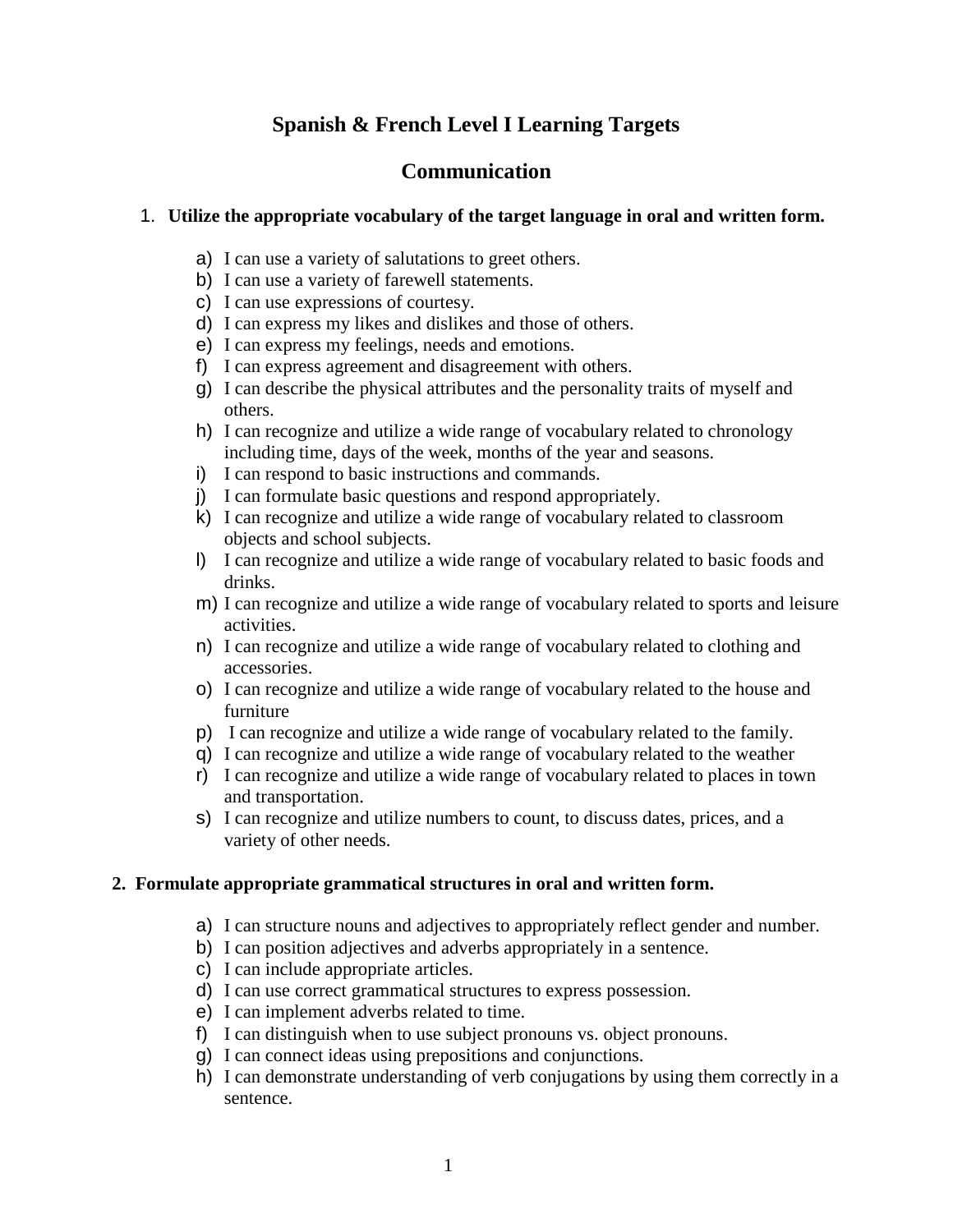- i) I can tell basic information about myself and others using a variety of regular and irregular verbs, including, but not limited to, "to have, to be, to do, to go."
- j) I can write short paragraphs using correct verb conjugations and noun-adjective agreement.

### **3. Interpret basic oral and written information in the target language.**

- a) I can identify the main ideas from print and non-print materials.
- b) I can infer the meanings of words and phrases based on context.
- c) I can identify and use cognates.

### **4. Create formal and informal responses to target language prompts.**

- a) I can create brief oral and written presentations.
- b) I can demonstrate basic pronunciation rules.
- c) I can express main ideas from non-print materials such as videos, listening comprehension activities, and songs.
- d) I can tell basic information about myself and others orally using correct subjectverb agreement, and noun-adjective agreement in the present tense.

# **Connections**

## 1. **Incorporate other subject–area topics in the target language class.**

- a) I can define and apply the terminology of language acquisition (cognate, infinitive, tense, syntax, conjugation, idiom, etc.)
- b) I can compare and contrast the letter systems of my native language versus the target language.
- c) I can compare and contrast the capitalization and punctuation rules of my native language with the target language.
- d) I can locate major countries, cities, and geographical features of places where the target language is spoken.
- e) I can identify some of the major historical figures and important historical events of the cultures where the target language is spoken.
- f) I can identify some of the major artistic products and/or artistic movements of the cultures where the target language is spoken.
- g) I can compare and contrast the metric system with the American system of measurement.
- h) I can compare and contrast the currency systems used in the cultures where the target language is spoken with the American currency system.

## 2. **Apply study skills in the target language class to ensure success.**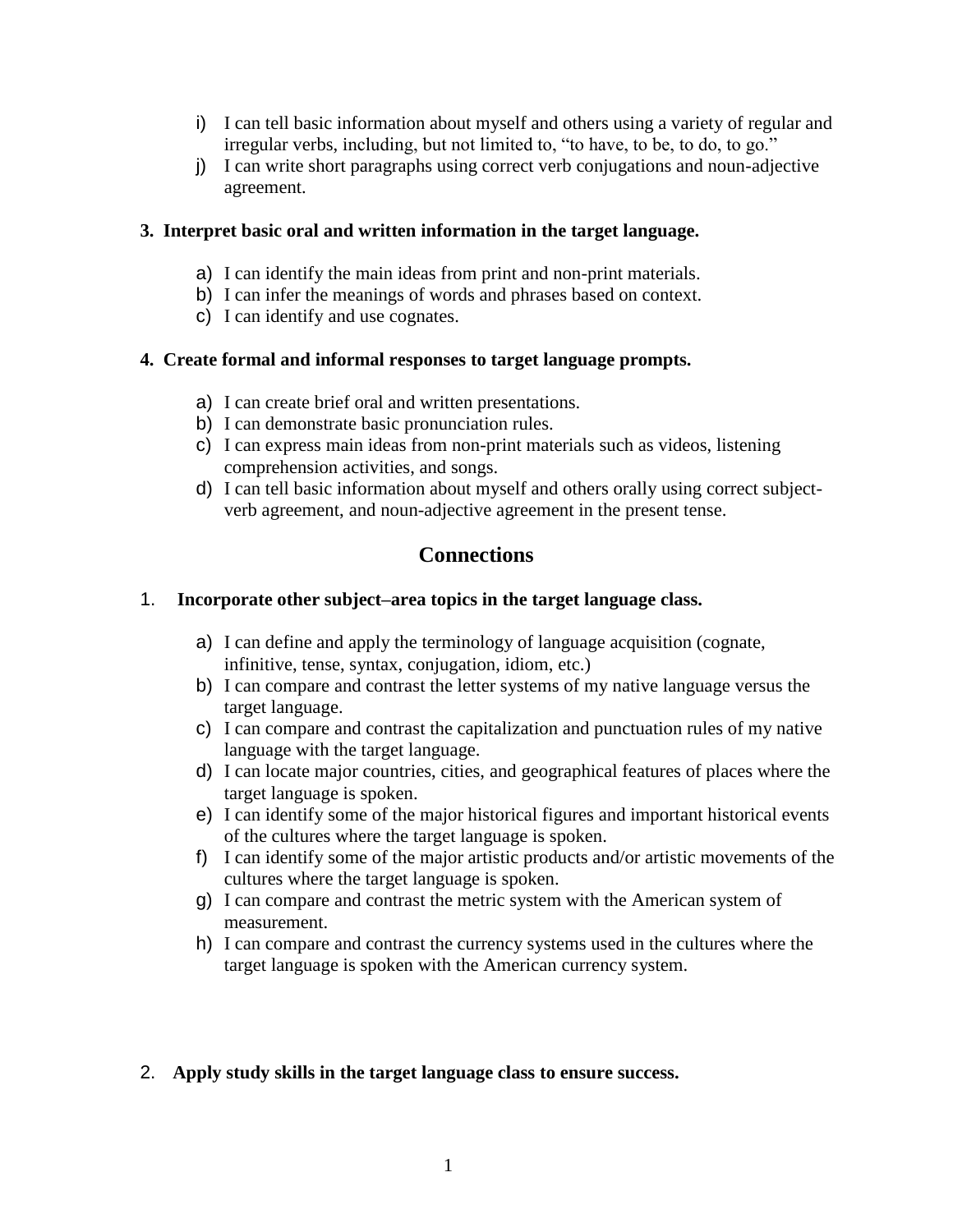- a) I can organize my materials.
- b) I can use my print and online textbook and all ancillary materials for practice, remediation and/or enrichment.
- c) I can implement various memorization techniques, mnemonic devices, and graphic organizers.

# **Cultures: Comparisons & Communities**

### **1. Use appropriate target language vocabulary and nonverbal behavior in formal and informal situations.**

- a) I can apply appropriate target language vocabulary and nonverbal behavior to greet others.
- b) I can apply appropriate voice inflection to infer multiple registers of communication.
- c) I can compare and contrast the concept of personal space between my own culture and those of the target language.
- d) I can identify formal and informal structures and their appropriate cultural uses.

### **2. Identify tangible products of a target culture including food, clothing, and holidays.**

- a) I can explain the importance of major holidays within certain target cultures.
- b) I can distinguish the major components of the diet within certain target language cultures and how geography impacts these diets.
- c) I can interpret some major works of art (visual, literary, musical) and their cultural relevance.
- d) I can identify some important cultural icons of certain target cultures: national anthems, flags, historical figures, cartoon figures, sports figures.

### 3. **Identify similarities and differences between words in the target language and in English, including pronunciation, intonation, stress patterns, and simple written conventions of language.**

- a) I can demonstrate proficiency in phonemic awareness.
- b) I can apply a variety of syntactic structures.
- c) I can explain how the target language has impacted the development of English. (borrowed words, cognates)
- d) I can infer the literal meaning of cultural idioms.

#### 4. **Compare the lifestyles of certain cultures with those of Americans.**

a) I can compare and contrast the school systems (schedules, grading, etc…), leisure activities and holiday traditions of target cultures with the American system.

### 5. **Identify situations and resources in which target language skills and cultural knowledge may be applied beyond the classroom setting and/or in the community.**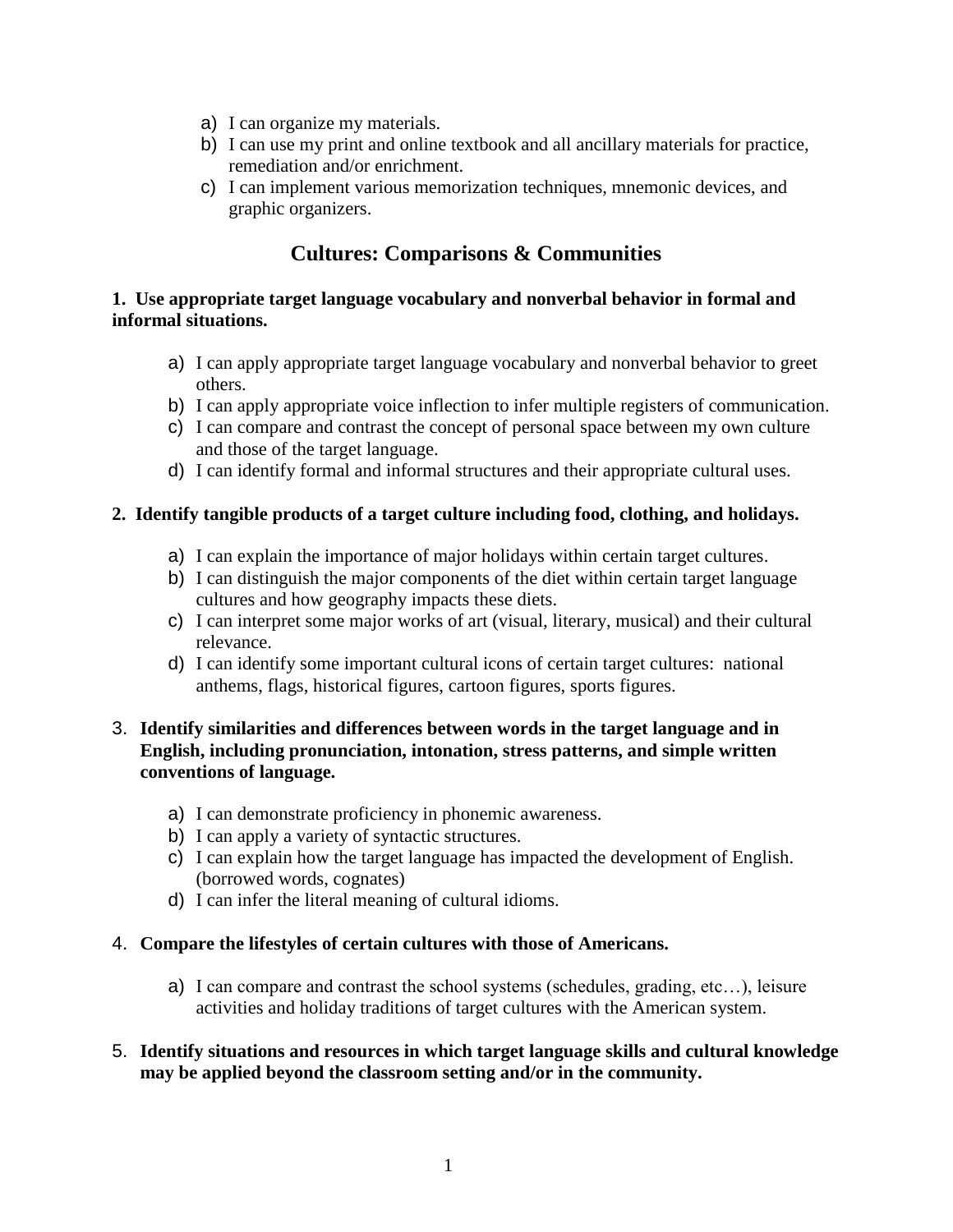- a) I can explain the benefits of learning the target language.
- b) I can list activities and events in my community that are relevant to the target language.
- c) I can dispel cultural stereotypes.

## **6. Demonstrate language proficiency through traditional and technological resources.**

- a) I can access and use the online textbook.
- b) I can use a bilingual dictionary.

c) I can use technology to make a voice recording and to create multi-media presentations.

d) I can choose pertinent websites to support the study of the target language.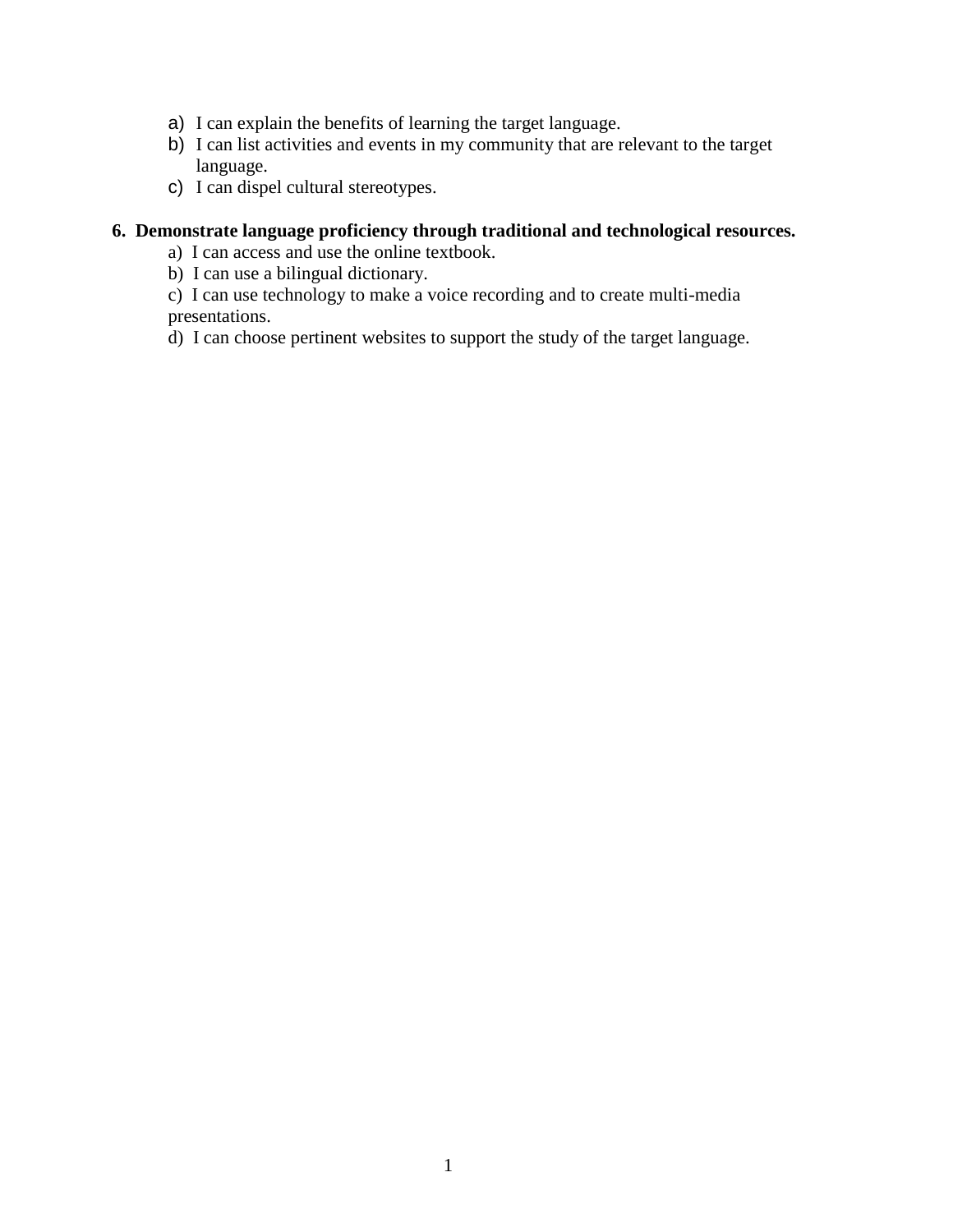# **Spanish & French Level II Learning Targets**

## **Communication**

### **1. Utilize the appropriate vocabulary of the target language in oral and written form.**

- a) I can recognize and utilize a wide range of vocabulary related to body parts, sports and health.
- b) I can recognize and utilize a wide range of vocabulary related to my daily routine.
- c) I can recognize and utilize a wide range of vocabulary related to traveling and taking vacations.
- d) I can recognize and utilize a wide range of vocabulary related to school activities.
- e) I can recognize and utilize a wide range of vocabulary related to entertainment.
- f) I can recognize and utilize a wide range of vocabulary related to storytelling.
- g) I can recognize and utilize a wide range of vocabulary related to life in different places and times.
- h) I can recognize and utilize a wide range of vocabulary related to shopping for and preparing foods.
- i) I can describe my childhood.
- j) I can understand and give directions.

### **2. Formulate appropriate grammatical structures in oral and written form.**

- a) I can structure nouns and adjectives to appropriately reflect gender and number.
- b) I can position adjectives and adverbs appropriately in a sentence.
- c) I can include appropriate articles.
- d) I can conjugate and use verbs correctly in multiple tenses.
- e) I can narrate past events using regular and irregular verbs in the preterit tense.
- f) I can describe the past using verbs in the imperfect tense.
- g) I can defend the uses of the preterit and imperfect tenses when communicating in the past.
- h) I can formulate a variety of sentence structures utilizing object pronouns.
- i) I can identify and replace direct and indirect objects with an appropriate pronoun.
- j) I can utilize the appropriate pronoun required after a preposition.
- k) I can construct a variety of sentences effectively using correct reflexive verbs and pronouns.
- l) I can write paragraphs effectively incorporating the aforementioned grammatical structures.

#### **3. Interpret basic oral and written information in the target language.**

- a) I can translate basic information.
- b) I can identify the main ideas and supporting details from print and non-print materials.
- c) I can summarize information from print and non-print materials.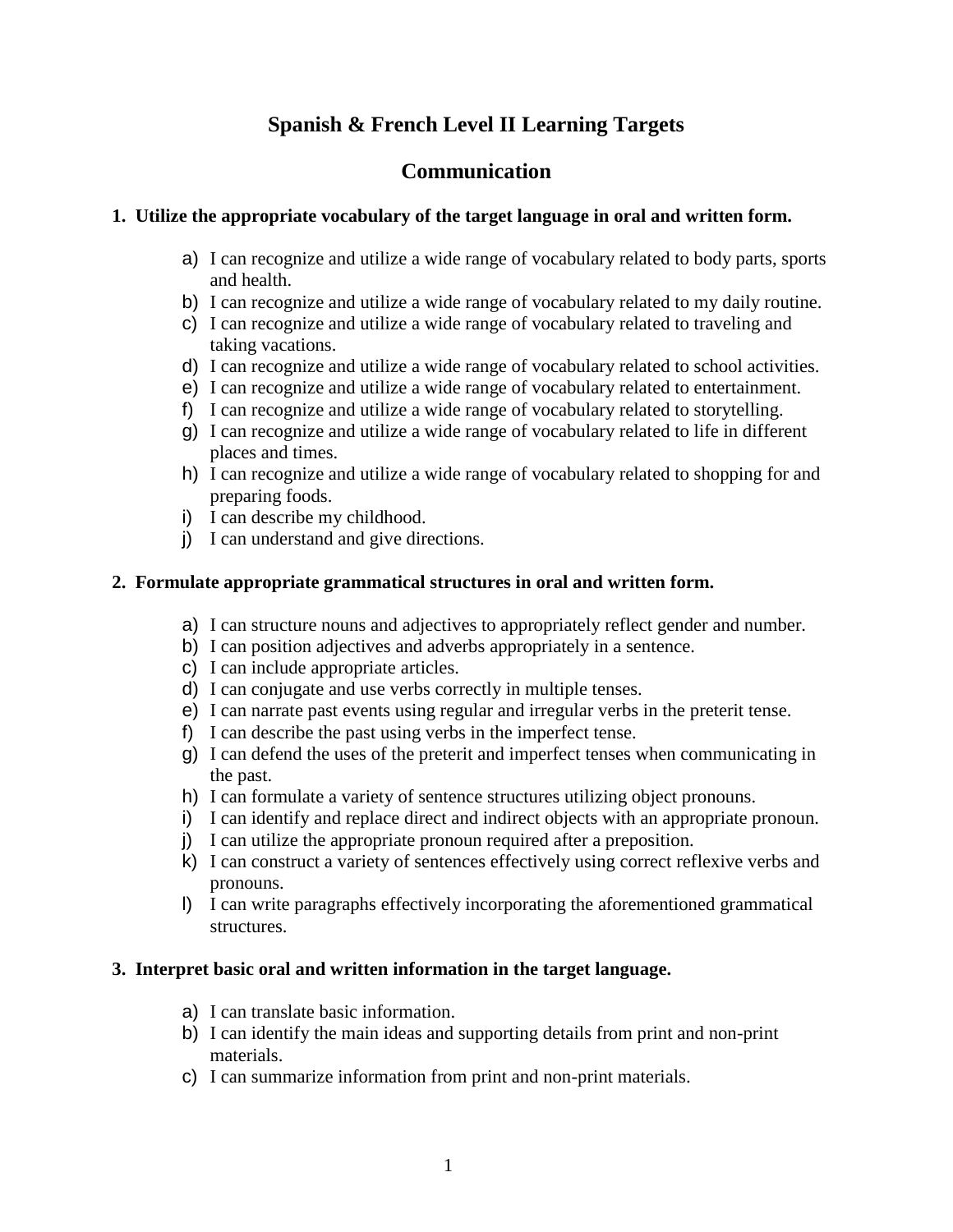#### **4. Create formal and informal responses to target language prompts.**

- a) I can create narrative and descriptive oral and written presentations.
- b) I can demonstrate competence in pronunciation and intonation.
- c) I can use circumlocution to communicate.
- d) I can express main ideas from non-print materials such as videos, listening comprehension activities, and songs.
- e) I can initiate comments with or without prompting.

# **Connections**

### **1. Incorporate other subject–area topics in the target language class.**

- a) I can apply the terminology of language acquisition (cognate, infinitive, tense, syntax, conjugation, idiom, etc.)
- b) I can compare and contrast major countries, cities, and geographical features of places where the target language is spoken.
- c) I can distinguish major historical figures and important historical events of the cultures where the target language is spoken.
- d) I can analyze some of the major artistic products and/or artistic movements of the cultures where the target language is spoken.

## 2. **Apply critical thinking skills in the target language class to ensure success.**

- a) I can implement an organizational plan for my materials.
- b) I can use my print and electronic textbook and all ancillary materials for practice, remediation, and/or enrichment.
- c) I can implement various memorization techniques, mnemonic devices, and graphic organizers.
- d) I can express myself with limited vocabulary by employing circumlocution.

# **Cultures: Comparisons & Communities**

## **1. Use appropriate target language vocabulary and nonverbal behavior in formal and informal situations.**

- a) I can apply appropriate voice inflection to infer multiple registers of communication.
- b) I can identify formal and informal structures and their appropriate cultural uses.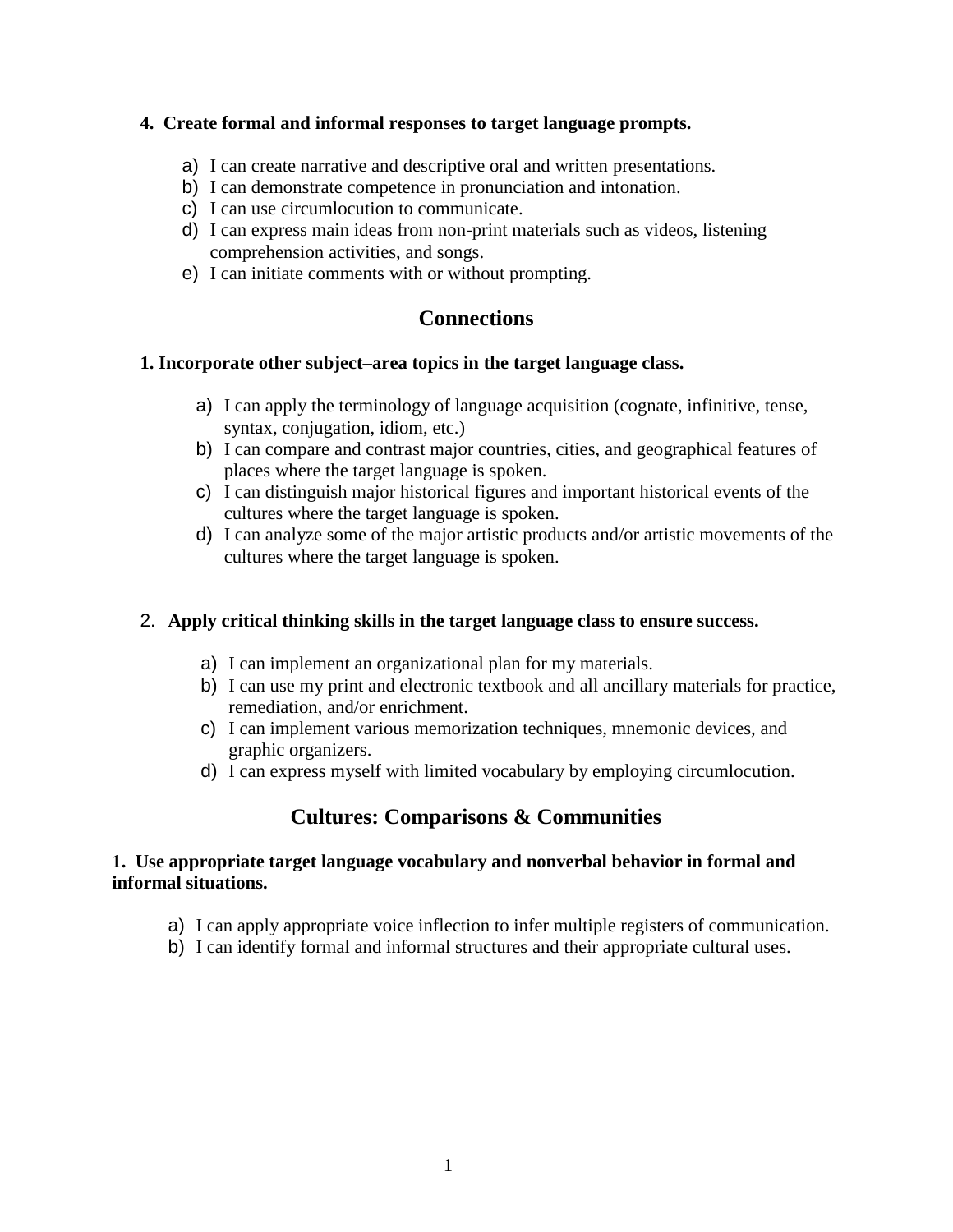### **2. Discuss tangible products of a target culture including food, clothing, and holidays.**

- a) I can explain the importance of major holidays within certain target cultures.
- b) I can distinguish the major components of the diet within certain target language cultures and how geography impacts these diets.
- c) I can interpret some major works of art (visual, literary, musical) and their cultural relevance.

### **3. Identify similarities and differences between the target language and English.**

- a) I can infer the literal meaning of cultural idioms.
- b) I can explain how the target language has impacted the development of English. (borrowed words, cognates)

### **4. Appraise situations and resources in which target language skills and cultural knowledge may be applied beyond the classroom setting.**

- a) I can list activities and events in my community that are relevant to the target language.
- b) I can dispel cultural stereotypes.

### **5. Demonstrate language proficiency and production through appropriate resources.**

- a) I can access and use the online textbook.
- b) I can use a bilingual dictionary.
- c) I can use technology to make a voice recording and to create multi-media presentations.
- d) I can choose pertinent websites to support the study of the target language.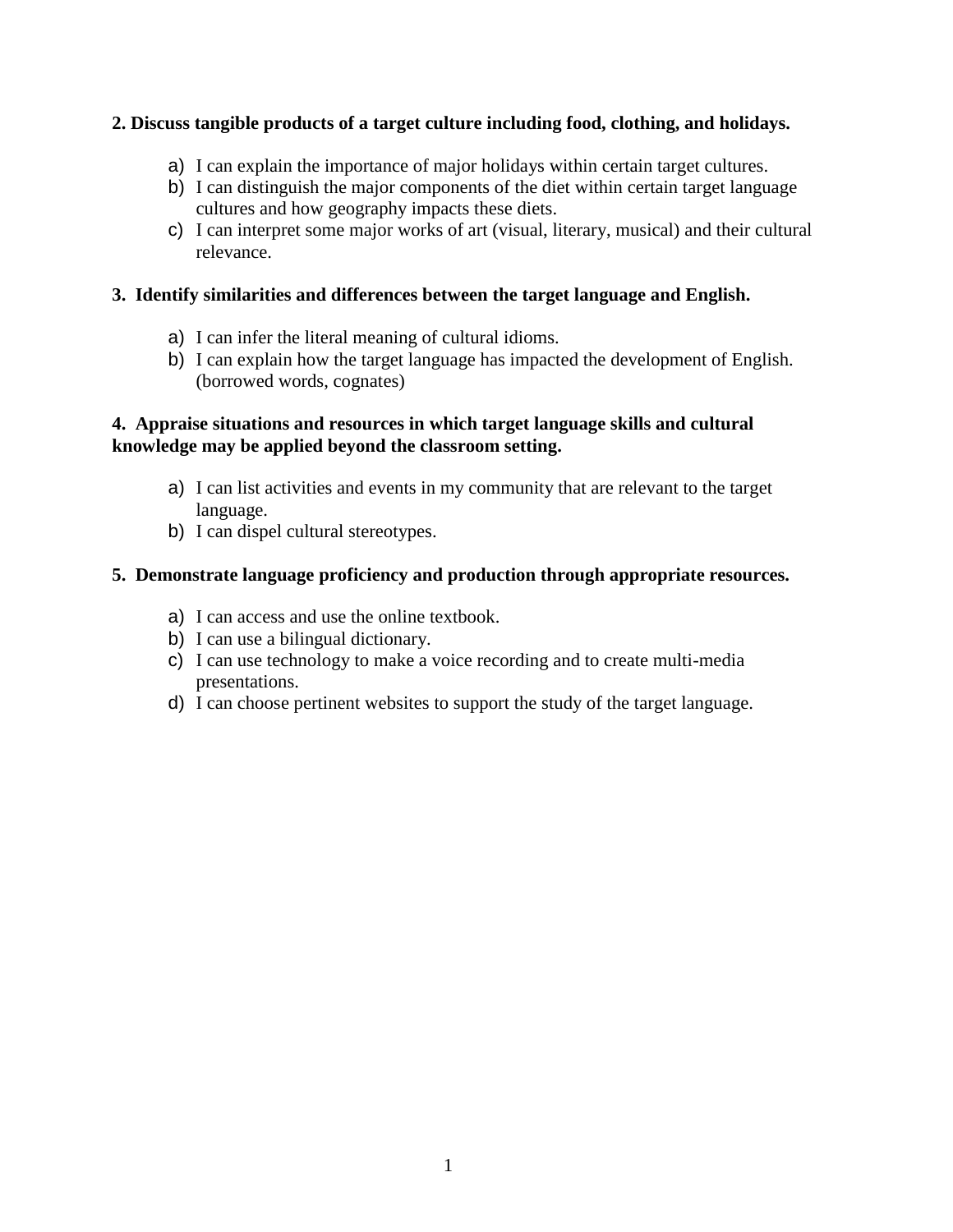# **Latin Level I Learning Targets**

## **Communication**

#### **1. Students read, understand and respond to written Latin.**

- A) I can recall the meanings of common Latin words.
- B) I can recall the Latin word for Level 1 vocabulary given in English.
- C) I can paraphrase a Latin sentence in English.
- D) I can identify main ideas from Latin paragraphs.
- E) I can demonstrate reading comprehension by answering simple questions in Latin or English about short passages of Latin.
- F) I can formulate basic questions about a reading passage (using words like *ubi, quid, quis, -ne, nonne, quot*).
- G) I can translate Latin sentences and short stories using idiomatic English.
- H) I can guess the meaning of words and phrases based on context.

### **2. Students recognize and formulate appropriate grammatical structures in written form.**

- A) I can recognize Roman numerals and Latin numeral words.
- B) I can express quantity through Roman numerals and Latin words.
- C) I can categorize Latin words according to part of speech.
- D) I can determine the gender, number, and case of nouns and adjectives in the  $1<sup>st</sup>$ ,  $2<sup>nd</sup>$ , and 3<sup>rd</sup> declensions.
- E) I can infer the syntactical function of a noun from its form and declension.
- F) I can match adjectives and adverbs to the words they modify.
- G) I can transform nouns and adjectives to appropriately reflect gender, number, and usage.
- H) I can recognize the forms and uses of irregular verbs such as *sum* and *possum*.
- I) I can identify and translate personal, reflexive, relative, demonstrative, and interrogative pronouns and adjectives.
- J) I can use personal, reflexive, relative, demonstrative, and interrogative pronouns and adjectives.
- K) I can classify the forms of regular verbs in six tenses and both active and passive voice.
- L) I can use regular verbs in six tenses and both active and passive voice
- M) I can identify the form and usage of infinitives in the present and perfect tenses.
- N) I can use infinitives in the present and perfect tenses.
- O) I can choose the correct form of a noun, adjective, or verb to complete a sentence.
- P) I can transform Latin sentences and paragraphs according to grammatical form.
- Q) I can translate English sentences and short stories using idiomatic Latin.
- R) I can formulate phrases and simple sentences in authentic Latin.
- S) I can write short sentences and paragraphs using correct verb conjugations and nounadjective agreement.

## **3. Students speak and listen to Latin.**

- A) I can respond appropriately to simple questions, statements, commands, or non-verbal stimuli.
- B) I can demonstrate proficient pronunciation of Latin words, phrases, and sentences.
- C) I can subdivide a Latin sentence into phrases and clauses while reading aloud.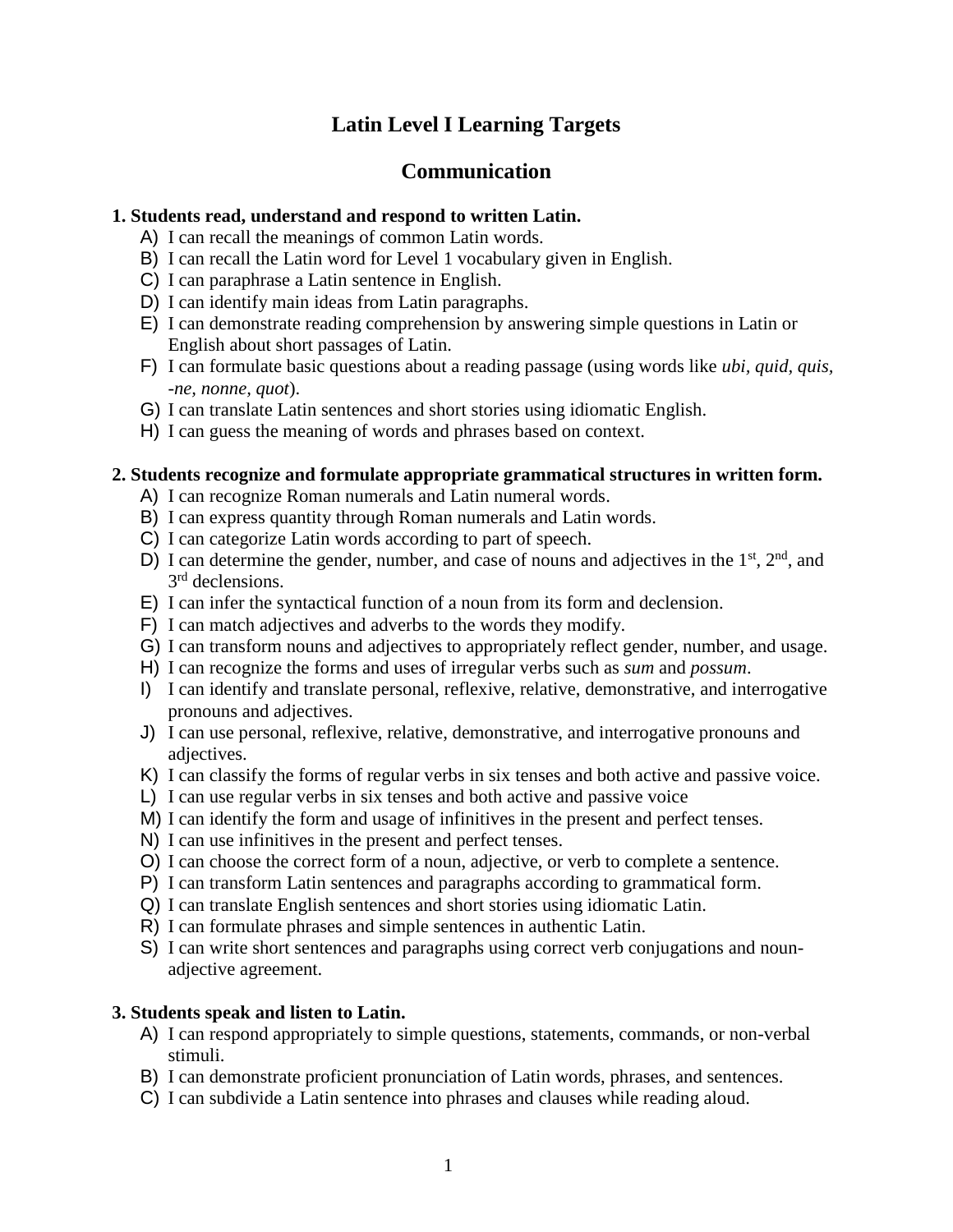- D) I can express commands in Latin.
- E) I can respond to and use greetings.
- F) I can tell basic information about myself and others orally using correct subject-verb agreement, and noun-adjective agreement in the present tense.

## **Cultures: Comparisons and Communities**

### **1. Identify and analyze the perspectives of Greek or Roman culture as revealed in the practices of the Greeks or Romans.**

- A. I can identify terms related to the Roman calendar system.
- B. I can describe and analyze the place of education in the ancient world.
- C. I can describe the ancient Roman practice of slavery.
- D. I can analyze economic and social ramifications of slavery in the ancient world and contrast that to the practice of slavery in America.
- E. I can identify the principal Greek or Roman deities and heroes by their names, deeds, and spheres of influence.
- F. I can discuss the causes, outcome, and major figures of the Trojan War.

## **2. Identify tangible products of the Greco-Roman world including food, clothing and holidays.**

- A. I can recognize and describe basic architectural features and art forms of the Greeks or Romans.
- B. I can locate and describe important sites in Rome.
- C. I can describe the houses, clothing, recreation, and entertainment of the ancient Roman world.
- D. I can compare Roman housing with modern housing.

## **3. Analyze the influence of geography and politics on ancient Roman life.**

- A. I can locate important geographical sites and features in the Roman world and its provinces.
- B. I can chart the basic historical divisions or the Roman Empire and the terms and figures associated with them.
- C. I can describe the structure of Roman religious and governmental systems.
- D. I can draw conclusions about the influence of Roman government on the modern political structures.

### **Identify and use elements of the Latin language to increase knowledge of their own language.**

- A. I can recognize English words and letter patterns that have Latin roots.
- B. I can identify the Latin word root in English and Romance language derivatives.
- C. I can hypothesize about unfamiliar English words from Latin words.
- D. I can identify Latin mottoes, phrases, and abbreviations in common use in English.
- E. I can compare the structure of English sentences, phrases, and other grammatical ideas to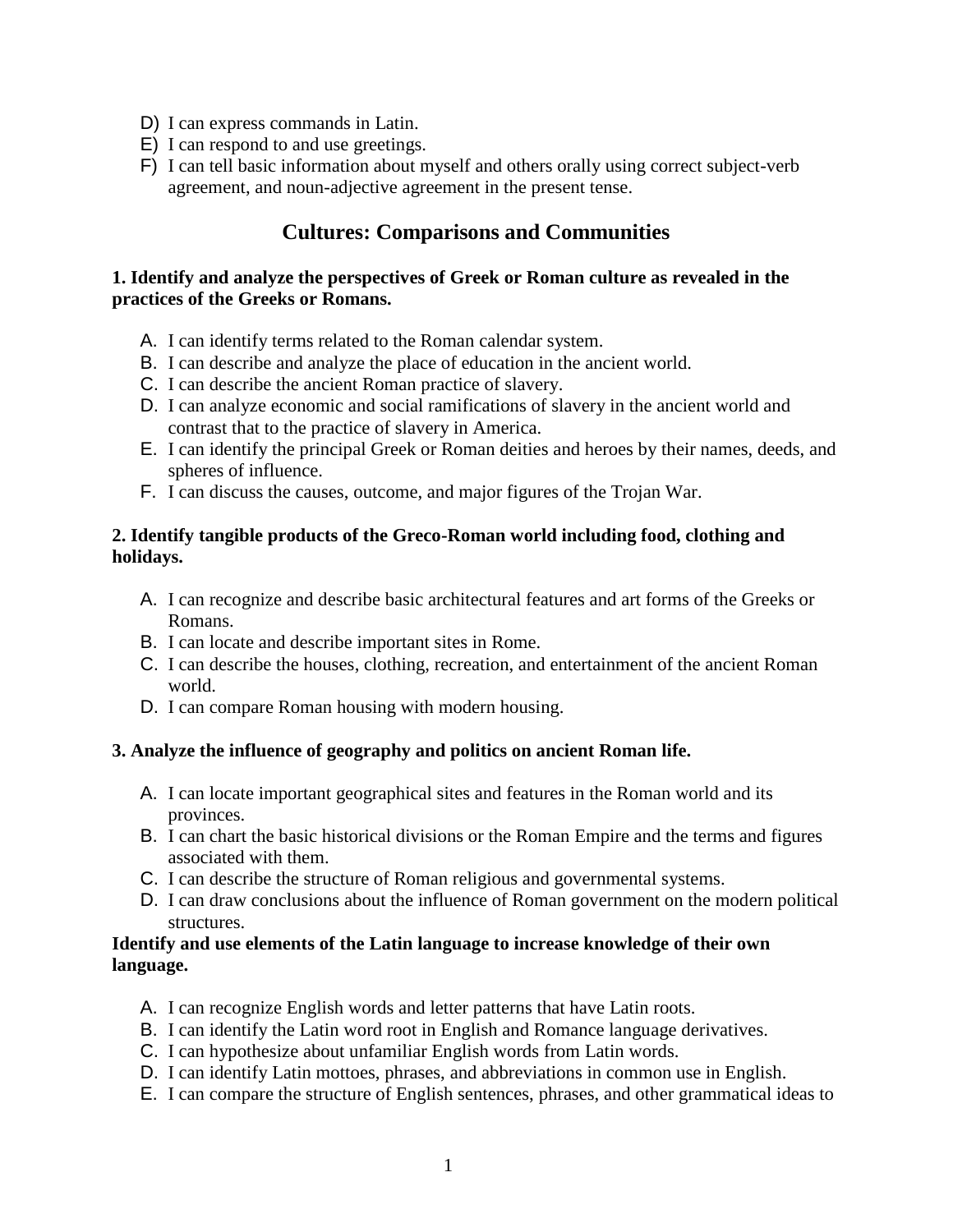that of Latin ones.

# **Connections: Connect with Other Disciplines and Expand Knowledge**

## **1. Identify Latin influences on other disciplines.**

- A. I can describe the role of Latin in mathematical and scientific terminology and conventions.
- B. I can define and apply the terminology of language acquisition (infinitive, tense, syntax, conjugation, idiom, etc.).

## **2. Identify evidence of contributions of Roman civilization and language to diverse cultures.**

- A. I can identify Roman architectural sites in various regions of the world.
- B. I can describe the role of classical themes in artistic products of later time periods.
- C. I can apply knowledge of Greco-Roman culture to interpret the significance of particular customs in cultures influenced by classical civilization.
- D. I can identify and analyze motifs from mythological stories from ancient cultures, including Greco-Roman.

## **3. Apply study skills in the target language class to ensure success.**

A) I can organize my materials.

B) I can use my textbook and all ancillary materials for practice, remediation and/or enrichment.

C) I can implement various memorization techniques, mnemonic devices, and graphic organizers.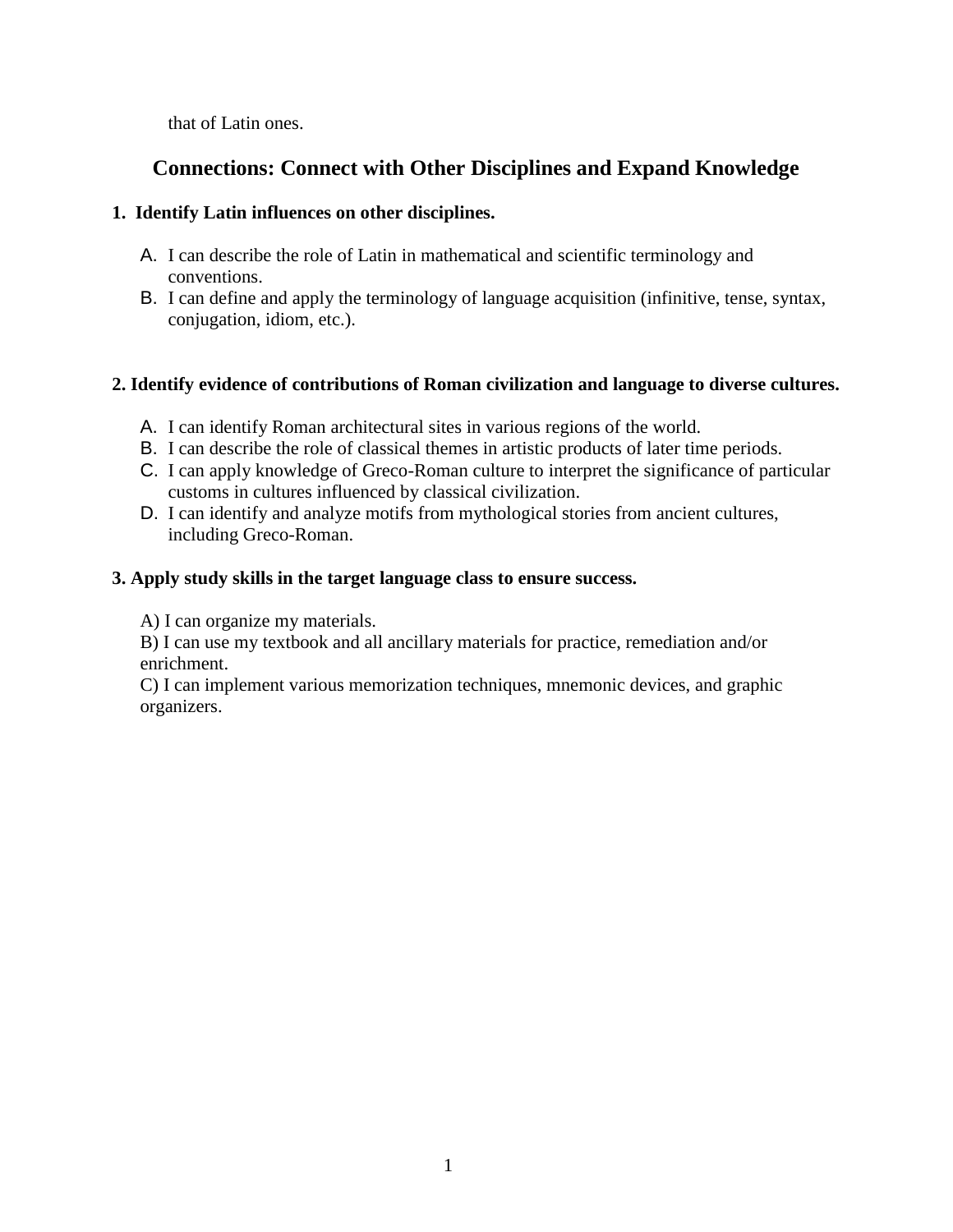# **Latin Level II Learning Targets**

# **Communication: Communication in a Classical Language**

### **1. Understand and interpret Level II Latin vocabulary, grammar, and syntax.**

- A. I can recall the full range of meanings of common Latin words, especially those pertaining to travel and the military.
- B. I can recall the meaning of the irregular verbs *fero* and *eo.*
- C. I can use *fero* idiomatically to express several different ideas.
- D. I can determine the gender, number, and case of nouns and adjectives in the  $4<sup>th</sup>$  and  $5<sup>th</sup>$ declensions.
- E. I can use  $4<sup>th</sup>$  and  $5<sup>th</sup>$  declension noun in Latin sentences.
- F. I can identify the forms and uses of indefinite and intensive pronouns.
- G. I can distinguish between the intensive pronoun/adjective and the reflexive pronoun.
- H. I can use indefinite and intensive pronouns and adjectives to create accurate Latin expressions.
- I. I can recognize comparative and superlative adjectives and adverbs.
- J. I can compose comparative and superlative adjectives and adverbs in accurate Latin sentences.
- K. I can compare two items or people using the comparative adverb *quam*.
- L. I can identify deponent verbs.
- M. I can translate deponent verbs into English.
- N. I can compose sentences containing deponent verbs.
- O. I can categorize participles according to tense and voice.
- P. I can identify infinitives in the present, perfect, and future tenses, both active and passive moods.
- Q. I can determine the meaning of an infinitive when used in one of the four main uses: complementary, subjective, objective, and indirect statement.
- R. I can identify the components of an indirect statement.
- S. I can compare and contrast the expression of indirect speech in Latin and English.
- T. I can express ideas both directly and indirectly in Latin.
- U. I can recognize usage of the passive periphrastic.
- V. I can distinguish between the forms and uses of gerunds and gerundives.
- W. I recognize a variety of purpose expressions.
- X. I can express purpose in a variety of ways (causa  $+$  gen., ad  $+$  gerund, ut clause, gratia  $+$ gen.)
- Y. I can categorize subjunctive verbs based on their tense and voice.
- Z. I can identify the use of subjunctive verbs in independent clauses.
- AA. I can identify the use of subjunctive verbs in subordinate clauses.
- BB. I can use subjunctive verbs to express volition, purpose or result.
- CC. I can justify the tense used in a subordinate clause.
- DD. I can identify the partitive use of the genitive case or the genitive with special verbs.<br>FF.
- EE. I can identify uses of the dative case, including object of special (e.g., *persuadeo*) and compound (e.g., *succedo*) verbs, purpose, reference, possession, and agent.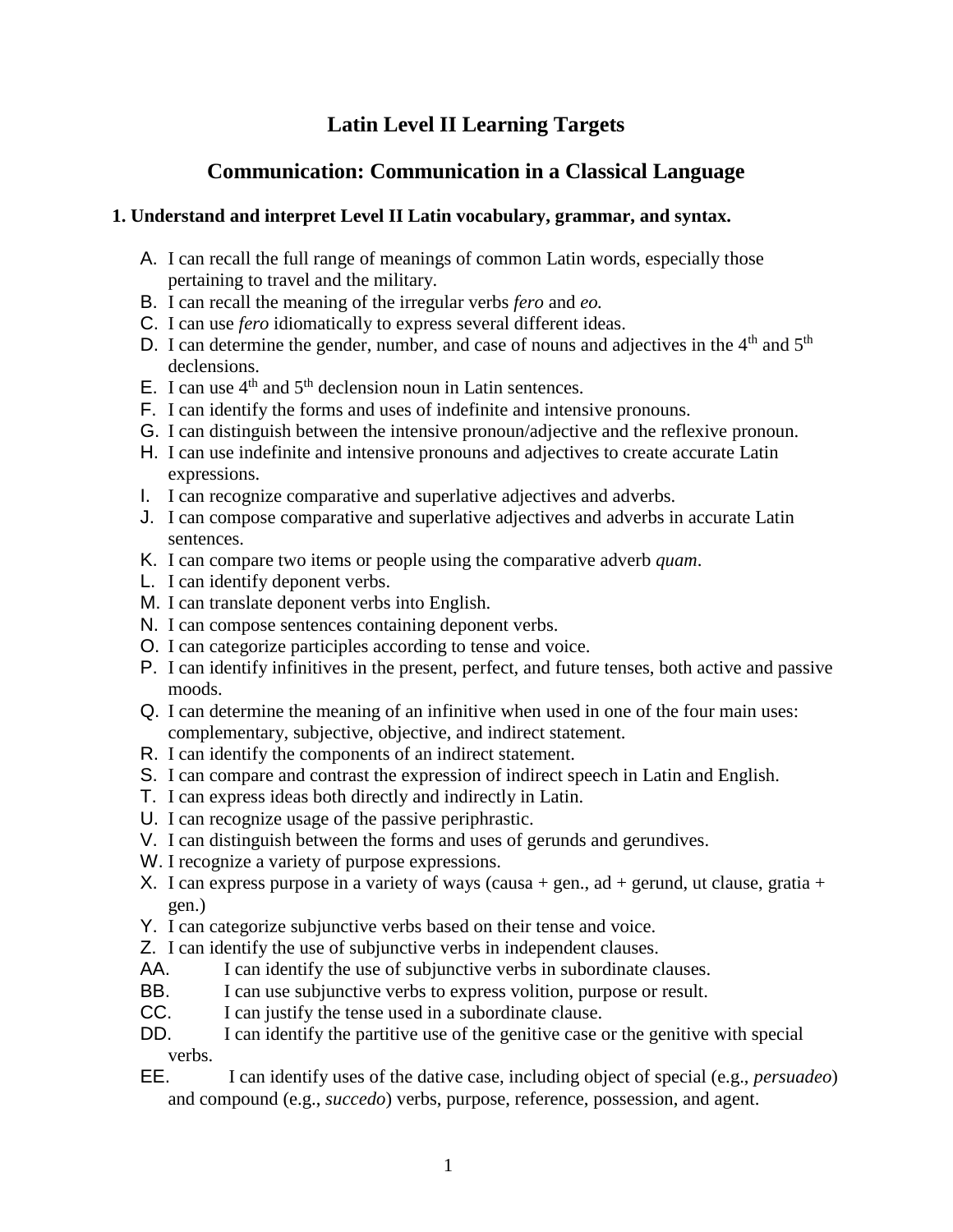- FF.I can recognize the uses of the ablative case, including ablative absolute, causal, object of deponent verbs, description, comparison, separation, place from which, and degree of difference.
- GG. I can identify the locative case in a reading passage.

## **2. Use orally, listen to, and write simple Latin as part of the language learning process.**

- A. I can read aloud passages in Latin using accurate pronunciation and meaningful phrasing.
- B. I can answer orally in Latin questions based on a reading passage.
- C. I can ask questions orally in Latin based on a reading passage.
- D. I can demonstrate proficient pronunciation of Latin vocabulary words and stories from the text.

## **3. Demonstrate comprehension and interpretation of Latin phrases and passages.**

- A. I can paraphrase a Latin passage in English.
- B. I can paraphrase a Latin passage in simpler Latin.
- C. I can answer detailed questions regarding the characters, events, and settings in a Latin story.
- D. I can anticipate the next plot point in a Latin story from context and knowledge of Roman culture.

# **Cultures: Comparisons and Communities**

## **1. Explain the significance of people, events, and political terms in Roman history.**

- A. I can recount the earliest stories of the Roman kings.
- B. I can identify significant themes for Republican-era Romans in their earliest stories.
- C. I can critique the actions and motives of political figures such as Pompey, Julius Caesar, Antony, and Octavian during their civil war.
- D. I can recount the events leading up to and perpetuating the civil war between Pompey and Caesar.
- E. I can describe the third stage of Roman education.
- F. I can identify Roman prejudices toward the Greeks.
- G. I can contrast Greek and Roman concepts of virtue and heroism.
- H. I can describe Caesar's conquest of Gaul as told by Caesar himself.
- I. I can discuss the implications of Caesar's conquest on Gaul on the people of Gaul.
- J. I can draw conclusions about the historical significance of Caesar's actions in Gaul and Britain.
- K. I can identify Roman values from reading Caesar.

## **2. Identify and interpret important geographical locations and features in the Roman world.**

- A. I can locate major rivers in the Roman world, including the Rhine, Po, Nile, and Rubicon.
- B. I can recognize important bodies of water in the Roman world, such as the Adriatic Sea.